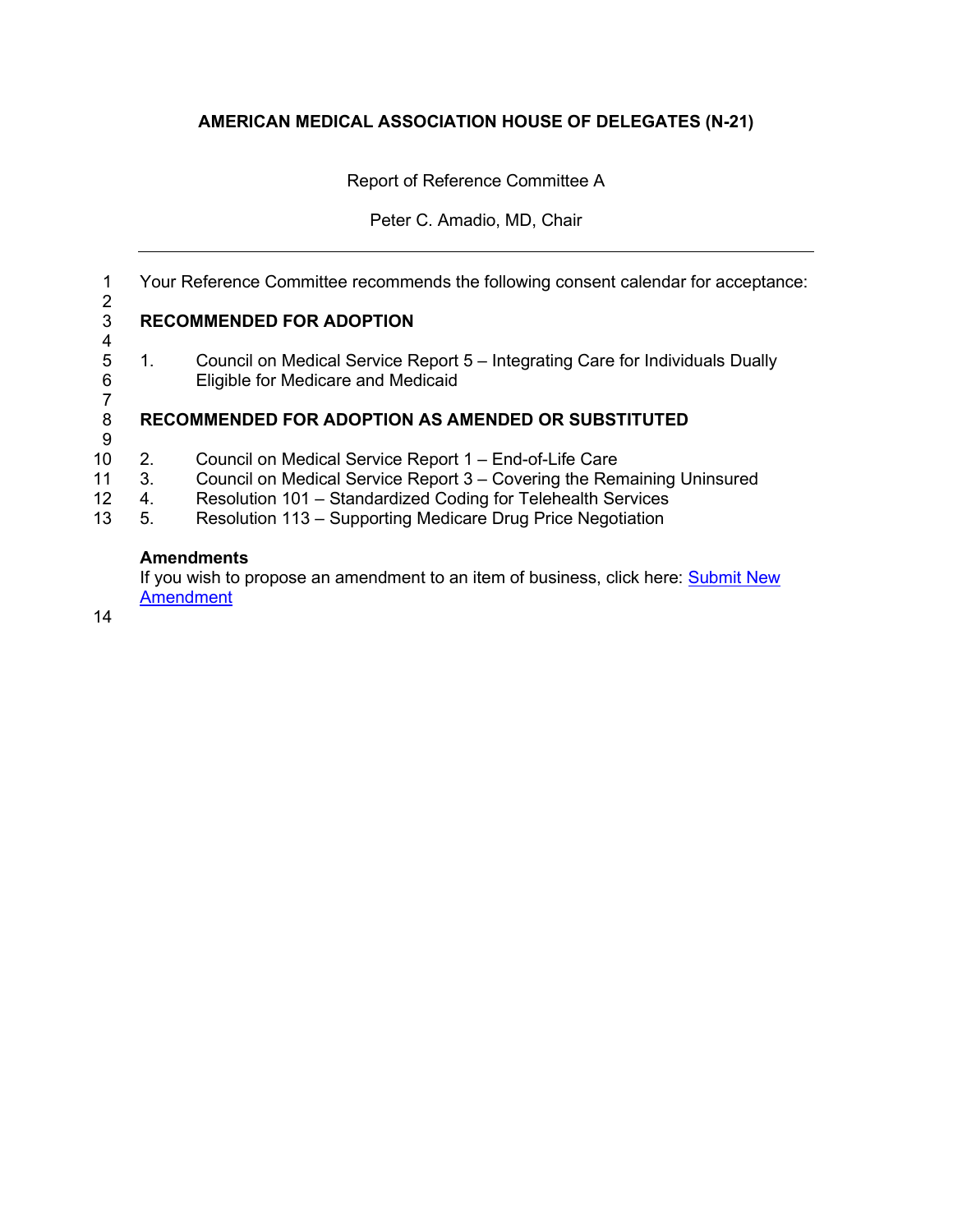### **RECOMMENDED FOR ADOPTION** 3<br>4  $(1)$  COUNCIL ON MEDICAL SERVICE REPORT  $5 -$  INTEGRATING CARE FOR INDIVIDUALS DUALLY ELIGIBLE FOR MEDICARE AND MEDICAID **RECOMMENDATION: Recommendations in Council on Medical Service Report 5 be adopted and the remainder of the Report be filed.** 1. That our American Medical Association (AMA) support integrated care for individuals dually eligible for Medicare and Medicaid that aligns with AMA policy and meets the following criteria: 17<br>18 a. Care is grounded in the diversity of dually eligible enrollees and services are tailored 19 to individuals' needs and preferences. b. Coverage of medical, behavioral health, and long-term services and supports is aligned. 22 c. Medicare and Medicaid eligibility and enrollment processes are simplified, with 23 enrollment assistance made available as needed. enrollment assistance made available as needed. d. Enrollee choice of plan and physician is honored, allowing existing patient-physician relationships to be maintained. 26 e. Services are easy to navigate and access, including in rural areas.<br>27 f. Care coordination is prioritized, with quality case manager f. Care coordination is prioritized, with quality case management available as appropriate. g. Barriers to access, including inadequate networks of physicians and other providers and prior authorizations, are minimized. h. Administrative burdens on patients, physicians and other providers are minimized. 32 i. Educational materials are easy to read and emphasize that the ability and power to opt 33 in or out of integrated care resides solely with the patient. in or out of integrated care resides solely with the patient. j. Physician participation in Medicare or Medicaid is not mandated nor are eligible physicians denied participation. (New HOD Policy) 2. That our AMA reaffirm Policy H-290.967, which establishes principles on the delivery 38 of care and financing reform for Medicare and Medicaid dually eligible patients. (Reaffirm 39 HOD Policy) HOD Policy) 40<br>41 3. That our AMA reaffirm Policy D-290.978, which calls on the Centers for Medicare & Medicaid Services to require all states to develop processes to facilitate opting out of managed care programs by dual eligible individuals. (Reaffirm HOD Policy) 4. That our AMA reaffirm Policy H-165.822, which encourages new and continued partnerships to address non-medical health needs and the underlying social determinants of health; supports continued efforts by public and private health plans to address social determinants of health in health insurance benefit designs; and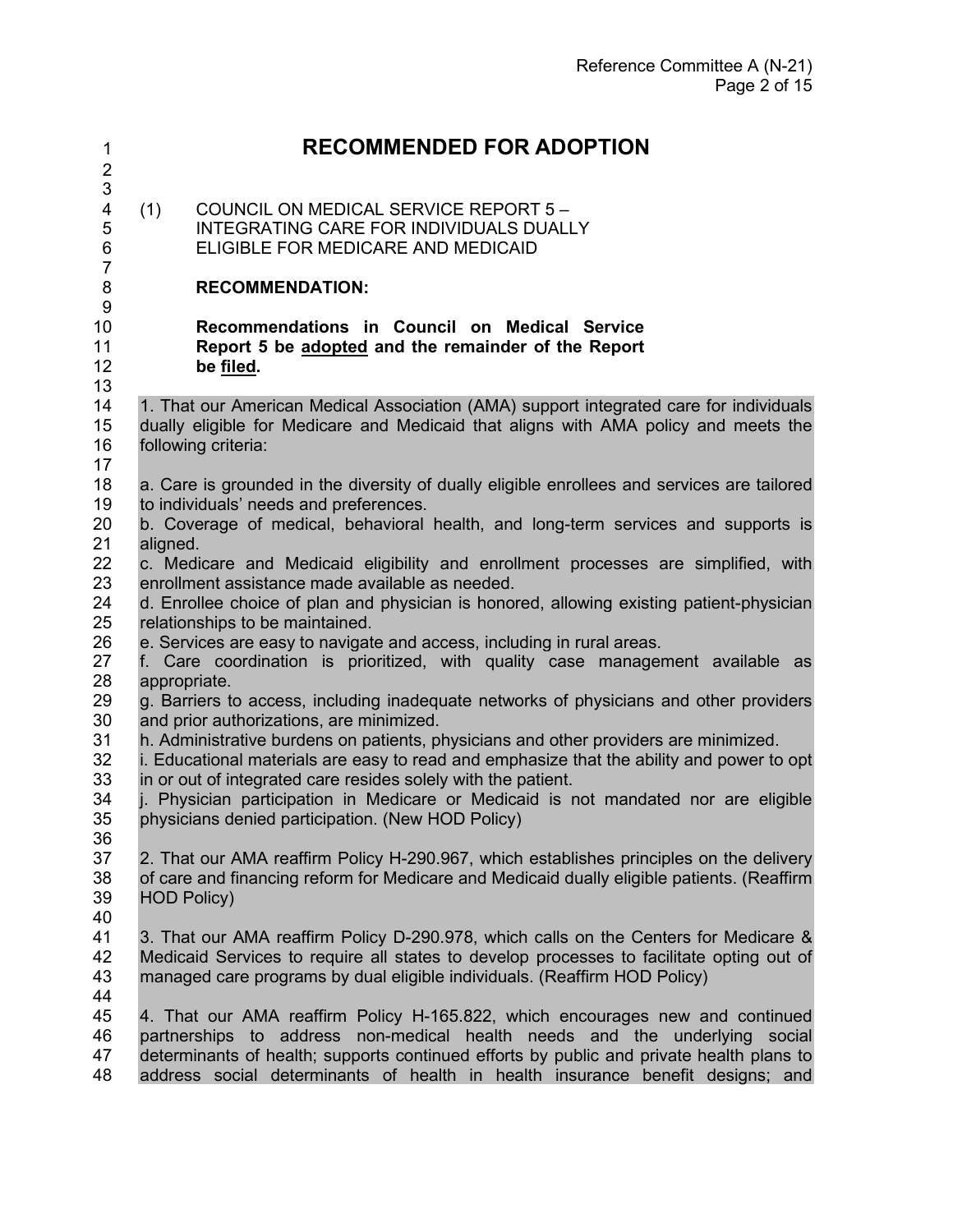1 encourages public and private health plans to examine implicit bias and the role of <br>2 racism and social determinants of health. (Reaffirm HOD Policy) racism and social determinants of health. (Reaffirm HOD Policy)

3

4 5. That our AMA reaffirm Policy H-180.944, which states that health equity, defined as optimal health for all, is a goal toward which our AMA will work by advocating for health 5 optimal health for all, is a goal toward which our AMA will work by advocating for health 6 services, research and data collection; promoting equity in care; increasing health 67 workforce diversity; influencing social determinants of health; and voicing and modeling workforce diversity; influencing social determinants of health; and voicing and modeling 8 commitment to health equity. (Reaffirm HOD Policy)

9

 There was supportive testimony on Council on Medical Service Report 5. A member of 11 the Council on Medical Service emphasized that integrated care that abides by the<br>12 criteria outlined in Recommendation 1 can improve care and life quality for individuals criteria outlined in Recommendation 1 can improve care and life quality for individuals dually eligible for Medicare and Medicaid. Speakers highlighted the complex health needs of many dually eligible people as well as the disproportionate impact of COVID- 19. Testimony also supported the report recommendations' focus on reducing barriers to care, preserving patient choice, and ensuring adequate access to care in rural areas.

17

18 Your Reference Committee agrees with testimony offered against a proffered 19 amendment to add "evidence-based" to Recommendation 1(b) because this amendment 20 could allow payers to deny coverage of necessary and appropriate services for dually 21 eligible enrollees. Accordingly, your Reference Committee believes that the 22 recommendations of Council on Medical Service Report 5 should be adopted. recommendations of Council on Medical Service Report 5 should be adopted.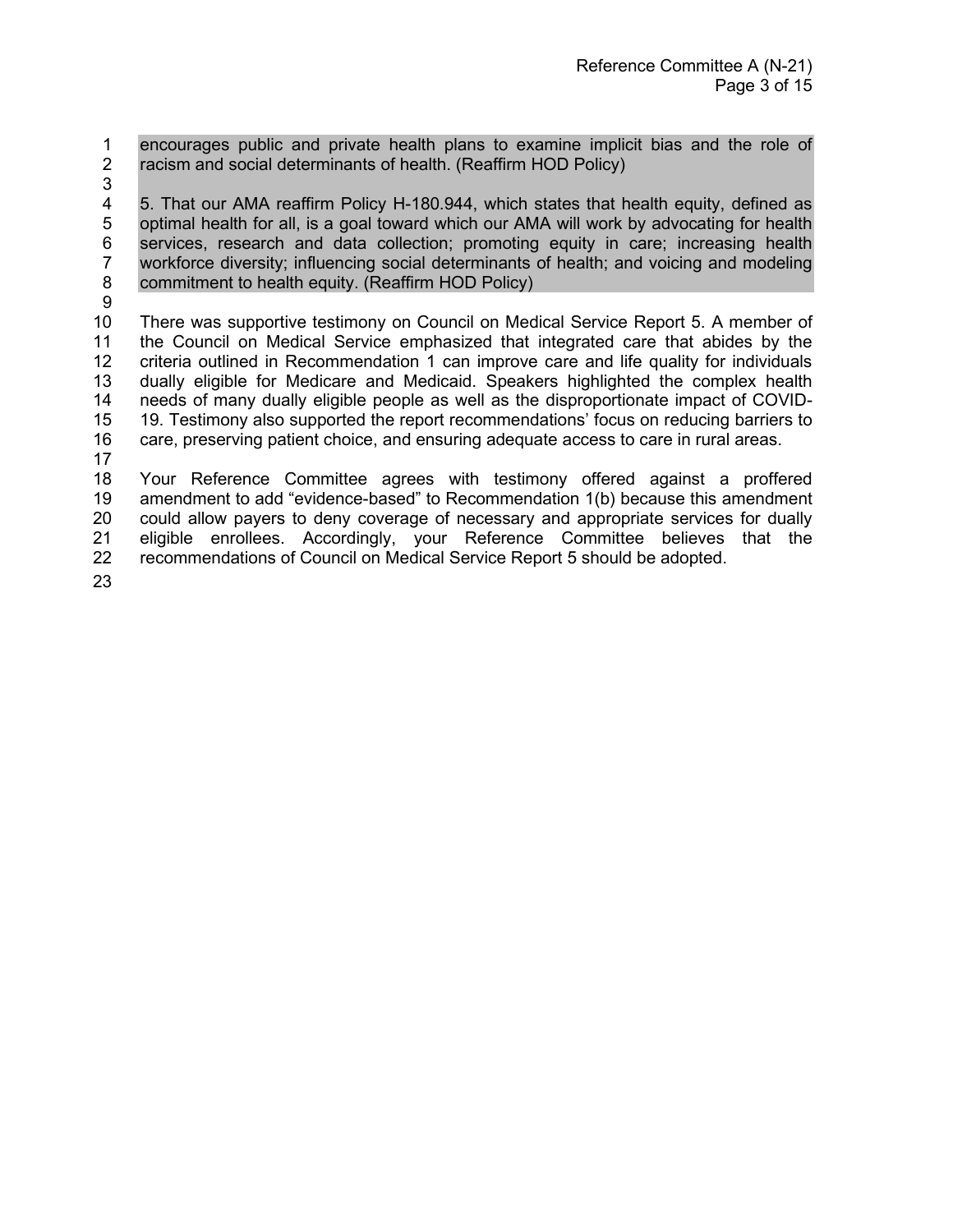| $\mathbf 1$<br>$\mathbf 2$        | <b>RECOMMENDED FOR ADOPTION AS AMENDED</b>                                                                                                                                                                                                                                                                                               |
|-----------------------------------|------------------------------------------------------------------------------------------------------------------------------------------------------------------------------------------------------------------------------------------------------------------------------------------------------------------------------------------|
| 3<br>$\overline{\mathbf{4}}$<br>5 | COUNCIL ON MEDICAL SERVICE REPORT 1 - END-<br>(2)<br><b>OF-LIFE CARE</b>                                                                                                                                                                                                                                                                 |
| 6<br>$\overline{7}$<br>8          | <b>RECOMMENDATION A:</b>                                                                                                                                                                                                                                                                                                                 |
| $\boldsymbol{9}$<br>10<br>11      | Recommendation 3 in Council on Medical Service<br>Report 1 be amended by addition to read as follows:                                                                                                                                                                                                                                    |
| 12<br>13<br>14<br>15<br>16        | 3. That our AMA support increased access to<br>interdisciplinary<br>comprehensive<br>palliative<br>care<br>services by Medicare patients in skilled nursing<br>facilities. (New HOD Policy)                                                                                                                                              |
| 17                                | <b>RECOMMENDATION B:</b>                                                                                                                                                                                                                                                                                                                 |
| 18<br>19<br>20<br>21<br>22        | Recommendations in Council on Medical Service<br>Report 1 be adopted as amended and the remainder of<br>the report be filed.                                                                                                                                                                                                             |
| 23<br>24<br>25                    | The Council on Medical Service recommends that the following be adopted in lieu of<br>Resolution 101-Nov-20, and that the remainder of the report be filed:                                                                                                                                                                              |
| 26<br>27<br>28<br>29              | 1. That our American Medical Association (AMA) support Medicare coverage of and<br>appropriate payment for supportive care services, including assistance with activities of<br>daily living, as needed, under Medicare's hospice benefit. (New HOD Policy)                                                                              |
| 30<br>31<br>32<br>33              | 2. That our AMA support study and pilot testing by the Centers for Medicare & Medicaid<br>Services of care models that allow concurrent use of Medicare's hospice and skilled<br>nursing facility (SNF) benefits for the same condition. (New HOD Policy)                                                                                |
| 34<br>35<br>36                    | 3. That our AMA support increased access to palliative care services by Medicare<br>patients in skilled nursing facilities. (New HOD Policy)                                                                                                                                                                                             |
| 37<br>38<br>39<br>40<br>41        | 4. That our AMA reaffirm Policy H-85.966, which maintains that hospice care should<br>provide the patient and family with appropriate physical and emotional support, but not<br>preclude the use of appropriate palliative therapies to continue to treat underlying<br>disease. (Reaffirm HOD Policy)                                  |
| 42<br>43<br>44<br>45<br>46        | 5. That our AMA reaffirm Policy H-70.915, which recognizes the importance of palliative<br>care, encourages the education of health professionals and the public in caring for dying<br>patients, and supports improved payment for health care practices that are important to<br>good care of the dying patient. (Reaffirm HOD Policy) |
| 47<br>48<br>49                    | There was testimony that was supportive of Council on Medical Service Report 1. A<br>member of the Council on Medical Service introduced the report by highlighting the<br>challenges of trying to find placements for terminally ill patients in need of custodial care.                                                                |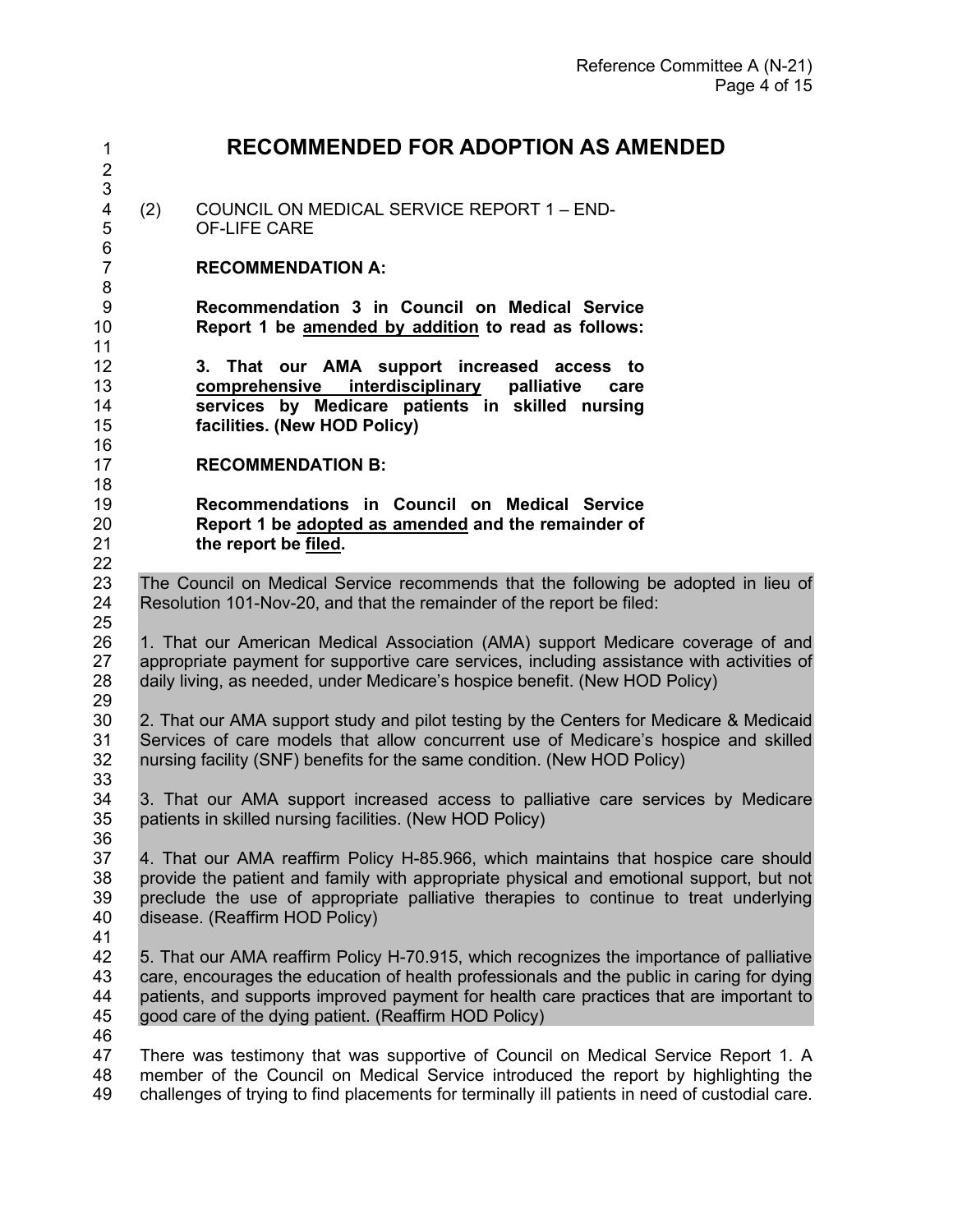1 The Council member stated that the provision of supportive services, as determined by<br>2 patient need, may improve quality of life and prevent utilization of higher-cost care. patient need, may improve quality of life and prevent utilization of higher-cost care.

 Speakers supported the report recommendations' focus on helping patients at the end of their lives who, under current Medicare rules, cannot enroll in Medicare's skilled nursing and hospice benefits at the same time for the same condition. Your Reference Committee believes an amendment proffered in the online member forum strengthens Recommendation 3 by aligning that recommendation with clinical practice guidelines for palliative care. Therefore, your Reference Committee believes that the recommendations of Council on Medical Service Report 1 should be adopted as amended.

 (3) COUNCIL ON MEDICAL SERVICE REPORT 3 – COVERING THE REMAINING UNINSURED

# **RECOMMENDATION A:**

 **Recommendation 3 in Council on Medical Service Report 3 be amended by deletion to read as follows:**

 **3. That our AMA support extending eligibility to purchase unsubsidized Affordable Care Act (ACA) marketplace coverage to undocumented immigrants and Deferred Action for Childhood Arrivals (DACA) recipients, with the guarantee that health plans and ACA marketplaces will not collect and/or report data regarding enrollee immigration status. (New HOD Policy)**

- **RECOMMENDATION B:**
- 31<br>32 **Recommendations in Council on Medical Service Report 3 be adopted as amended and the remainder of the Report be filed.**

36 The Council on Medical Service recommends that the following be adopted in lieu of 37 Resolution 123-J-21, and that the remainder of the report be filed. Resolution 123-J-21, and that the remainder of the report be filed.

 1. That our American Medical Association (AMA) advocate that any federal approach to cover uninsured individuals who fall into the "coverage gap" in states that do not expand 41 Medicaid–having incomes above Medicaid eligibility limits but below the federal poverty<br>42 Level, which is the lower limit for premium tax credit eligibility–make health insurance level, which is the lower limit for premium tax credit eligibility–make health insurance coverage available to uninsured individuals who fall into the coverage gap at no or nominal cost, with significant cost-sharing protections. (New HOD Policy) 

 2. That our AMA advocate that any federal approach to cover uninsured individuals who fall into the coverage gap provide states that have already implemented Medicaid expansions with additional incentives to maintain their expansions. (New HOD Policy)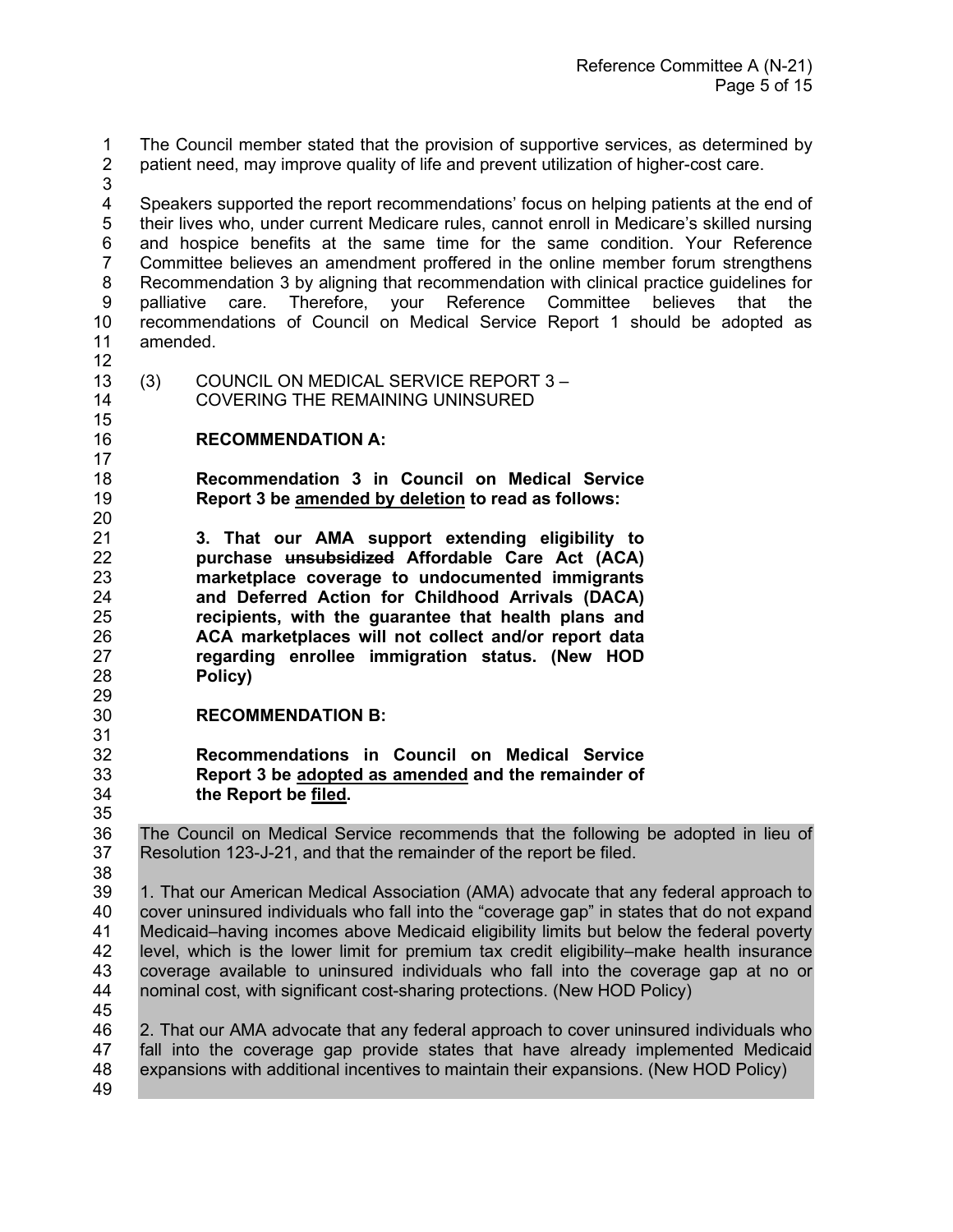1 3. That our AMA support extending eligibility to purchase unsubsidized Affordable Care<br>2 Act (ACA) marketplace coverage to undocumented immigrants and Deferred Action for Act (ACA) marketplace coverage to undocumented immigrants and Deferred Action for Childhood Arrivals (DACA) recipients, with the guarantee that health plans and ACA marketplaces will not collect and/or report data regarding enrollee immigration status. (New HOD Policy) 6<br>7 4. That our AMA recognize the potential for state and local initiatives to provide coverage to immigrants without regard to immigration status. (New HOD Policy) 5. That our AMA reaffirm Policy H-290.983, which opposes federal and state legislation denying or restricting lawfully present immigrants Medicaid and immunizations. (Reaffirm HOD Policy) 13<br>14 6. That our AMA amend Policy H-165.828 by addition and deletion to read as follows: a. Our AMA supports modifying the eligibility criteria for premium credits and cost- sharing subsidies for those offered employer-sponsored coverage by lowering the threshold that determines whether an employee's premium contribution is affordable to that which applies to the exemption from the individual mandate of the level at which premiums are capped for individuals with the highest incomes eligible for subsidized 21 coverage in Affordable Care Act (ACA) marketplaces.<br>22 b. Our AMA supports legislation or regulation, which b. Our AMA supports legislation or regulation, whichever is relevant, to fix the ACA's "family glitch," thus determining the eligibility of family members of workers for premium 24 tax credits and cost-sharing reductions based on the affordability of family employer-<br>25 sponsored coverage with respect to the cost of family-based or employee-only coverage sponsored coverage with respect to the cost of family-based or employee-only coverage and household income. … (Modify Current HOD Policy) 27<br>28 28 7. That our AMA reaffirm Policy D-290.979, which states that our AMA will work with 29 state and specialty medical societies in advocating at the state level in support of state and specialty medical societies in advocating at the state level in support of Medicaid expansion. (Reaffirm HOD Policy) 31<br>32 8. That our AMA reaffirm Policy H-290.965, which supports states that newly expand Medicaid being made eligible for three years of full federal funding. (Reaffirm HOD Policy) 9. That our AMA reaffirm Policy H-165.823, which supports auto-enrolling individuals in health insurance coverage if they are eligible for coverage options that would be of no cost to them after the application of any subsidies, including zero-premium marketplace coverage and Medicaid/Children's Health Insurance Program (CHIP); and outlines standards that any public option to expand health insurance coverage must meet. (Reaffirm HOD Policy) 10. That our AMA reaffirm Policy H-165.838, which states that insurance coverage options offered in a health insurance exchange should be self-supporting, have uniform solvency requirements; not receive special advantages from government subsidies; include payment rates established through meaningful negotiations and contracts; not require provider participation; and not restrict enrollees' access to out-of-network physicians. (Reaffirm HOD Policy)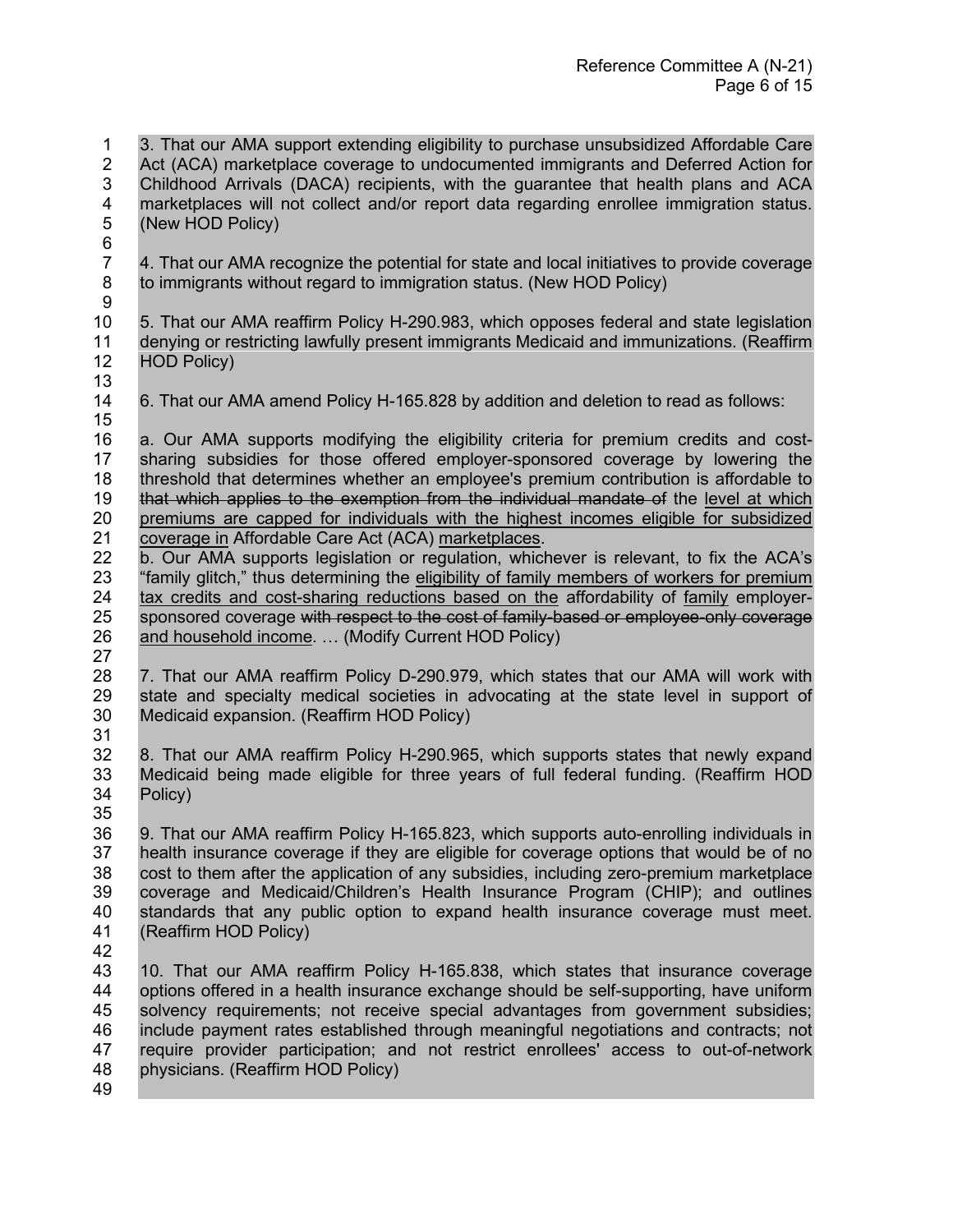11. That our AMA reaffirm Policy H-165.824, which supports: (1) adequate funding for <br>2 and expansion of outreach efforts to increase public awareness of advance premium tax and expansion of outreach efforts to increase public awareness of advance premium tax credits; (2) providing young adults with enhanced premium tax credits while maintaining the current premium tax credit structure which is inversely related to income; (3) state innovation, including considering state-level individual mandates, auto-enrollment and/or 6 reinsurance, to maximize the number of individuals covered and stabilize health<br>7 insurance premiums without undercutting any existing patient protections; (4) eliminating insurance premiums without undercutting any existing patient protections; (4) eliminating the subsidy "cliff," thereby expanding eligibility for premium tax credits beyond 400 percent of the federal poverty level (FPL); (5) increasing the generosity of premium tax credits; (6) expanding eligibility for cost-sharing reductions; and (7) increasing the size of cost-sharing reductions. (Reaffirm HOD Policy)

 12. That our AMA reaffirm Policies H-290.976, H-290.971, H-290.982 and D-290.982, which support investments in Medicaid/CHIP outreach and enrollment assistance activities. (Reaffirm HOD Policy)

- 13. That our AMA reaffirm Policy H-165.848, which supports a requirement that individuals and families earning greater than 500 percent FPL obtain, at a minimum, coverage for catastrophic health care and evidence-based preventive health care, using the tax structure to achieve compliance. (Reaffirm HOD Policy)
- 21<br>22 14. That our AMA rescind Policy H-290.966, as it is superseded by Policy H-165.823 as well as the recommendations of this report. (Rescind HOD Policy)
- 24<br>25 15. That our AMA reaffirm Policy H-330.896, which supports restructuring Medicare age- eligibility requirements and incentives to match the Social Security schedule of benefits. (Reaffirm HOD Policy)
- 

28<br>29 There was generally supportive testimony on Council on Medical Service Report 3. Your Reference Committee appreciates all of the testimony provided on the online member 31 forum and during the live hearing, and all of the amendments proffered, on the 32 recommendations of Council on Medical Service Report 3. Your Reference Committee recommendations of Council on Medical Service Report 3. Your Reference Committee underscores that our AMA establishing new policy addressing the uninsured who are ineligible for ACA financial assistance due to falling into the coverage gap, immigration status, or having an affordable offer of employer coverage is critical to expanding the coverage reach of our AMA proposal for reform, as well as achieving the Association's longstanding goal of covering the uninsured.

 In introducing the report, a member of the Council on Medical Service underscored that in assessing the options available to cover the uninsured ages 60 to 64, the AMA plan to cover the uninsured, as well as the recommendations of this report, are preferable to other options, including lowering the Medicare eligibility age to 60. The Council member noted that, of the roughly 1.6 million uninsured ages 60 to 64, nearly half are eligible for premium tax credits. Further, nearly 20 percent are eligible for Medicaid, 15 percent are ineligible for ACA financial assistance due to having an affordable offer of employer coverage, 10 percent fall in the coverage gap and seven percent are ineligible for ACA financial assistance due to immigration status. As such, covering most of the uninsured in this age group could be accomplished without causing health system disruptions associated with lowering the Medicare eligibility age to 60 – including potentially shifting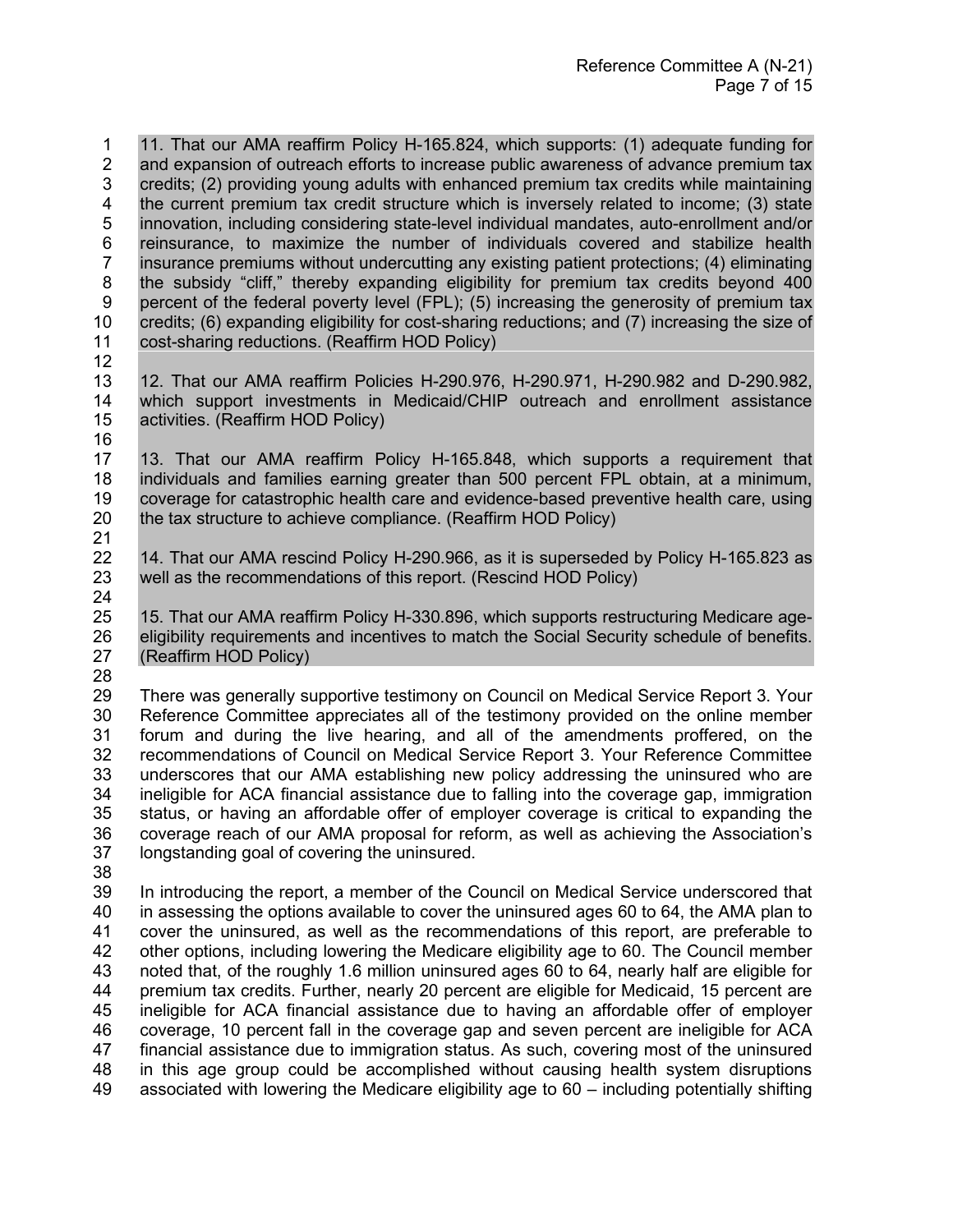nearly 12 million individuals with employer coverage and 2.4 million with non-group coverage into Medicare.

 Your Reference Committee appreciates testimony provided that outlined that lowering the Medicare eligibility age not only addresses covering the uninsured ages 60 to 64, but also is critical to addressing underinsurance in this age group, as well as promoting health equity. However, your Reference Committee notes that lowering the Medicare eligibility age to 60 would eliminate subsidized marketplace coverage eligibility for individuals ages 60 to 64. This restriction in health plan choice would hit those with the lowest incomes the hardest. In light of the premium tax credit enhancements included in the American Rescue Plan, lower-income individuals currently enrolled in a marketplace plan may face higher premiums in traditional Medicare. As outlined in the Council report, Avalere found that current marketplace subsidies are consistently more generous for lower-income individuals than the subsidies available to Medicare beneficiaries.

 Addressing underinsurance, most current traditional Medicare beneficiaries are enrolled in supplemental insurance through either a Medicare supplemental plan, Medicaid, or an employer to provide more comprehensive cost-sharing protections than what is offered in the traditional Medicare program. The sheer need for supplemental insurance shows that Medicare coverage by itself leaves many beneficiaries underinsured. As such, your 21 Reference Committee agrees with the Council on Medical Service and does not accept<br>22 the proposed amendment to the recommendations of the report to lower the Medicare the proposed amendment to the recommendations of the report to lower the Medicare eligibility age to 60.

 Your Reference Committee did accept the amendment to remove "unsubsidized" from the third recommendation of the report. Of note, the amendment to remove "unsubsidized" did not replace it with "subsidized." Your Reference Committee agrees 28 with testimony that this amendment proffered to the third recommendation of the report<br>29 would provide the AMA with additional flexibility in its advocacy efforts to expand would provide the AMA with additional flexibility in its advocacy efforts to expand eligibility for marketplace coverage to undocumented immigrants and Deferred Action for 31 Childhood Arrivals (DACA) recipients (Dreamers), who currently are shut out from<br>32 marketplace coverage, even if they pay the full cost. Your Reference Committee also marketplace coverage, even if they pay the full cost. Your Reference Committee also notes that this flexibility of language may be important if the immigration status of 34 Dreamers changes in the near future. There was a call to refer the third and fourth<br>35 recommendations of the report, which would be new HOD policy. Your Reference recommendations of the report, which would be new HOD policy. Your Reference Committee does not support referral, as providing a key pathway to coverage to the undocumented immigrant population is in line with our AMA's pursuit of health equity, as well as testimony stressing the need for this population to seek preventive care versus relying on emergency care.

41 There were also amendments offered to Recommendation 6(b) of the report addressing<br>42 the ACA's "family glitch." A member of the Council on Medical Service clarified that this the ACA's "family glitch." A member of the Council on Medical Service clarified that this recommendation of the report does not preclude the AMA from supporting the solution to the family glitch that makes a change so that if family coverage offered through an employer is unaffordable, the worker and their family would become eligible for ACA premium tax credits to purchase marketplace coverage. It would, however, enable the AMA to support an additional solution to the glitch that can arguably be addressed through administrative action, which would in effect decouple the worker from their family 49 in determining eligibility for premium tax credits to purchase coverage. As such, a<br>50 spouse and/or child in a family offered "affordable" emplovee-only coverage but spouse and/or child in a family offered "affordable" employee-only coverage but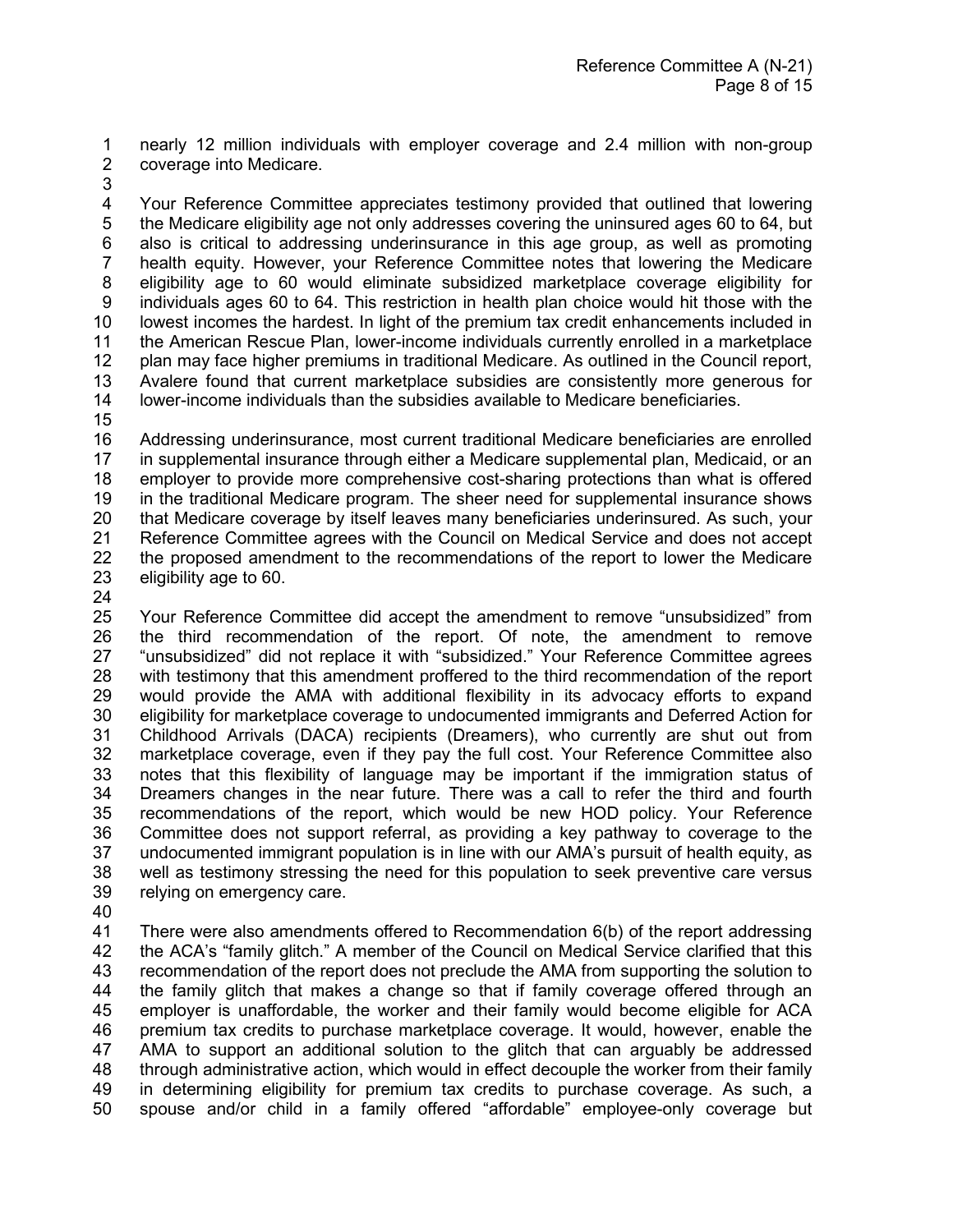1 unaffordable family coverage would become eligible for premium subsidies to purchase<br>2 marketplace coverage. But, the worker would remain enrolled in the employer plan. Your marketplace coverage. But, the worker would remain enrolled in the employer plan. Your 3 Reference Committee agrees with the assessment of the Council on Medical Service, as 4 Recommendation 6(b) would enable the AMA to support determining the eligibility of 5 family members of workers for premium tax credits and cost-sharing reductions based family members of workers for premium tax credits and cost-sharing reductions based 6 on the affordability of family employer-sponsored coverage – regardless of whether the<br>7 worker remains covered by the employer plan or becomes eligible for subsidies for 7 worker remains covered by the employer plan or becomes eligible for subsidies for marketplace coverage as well. 9 10 Your Reference Committee believes that the recommendations of Council on Medical

11 Service Report 3 should be adopted as amended, serving as a critical next step to cover<br>12 the remaining uninsured. Your Reference Committee agrees with the member of the the remaining uninsured. Your Reference Committee agrees with the member of the 13 Council on Legislation that the recommendations of the report are especially timely,

14 given congressional consideration of the Build Back Better Act.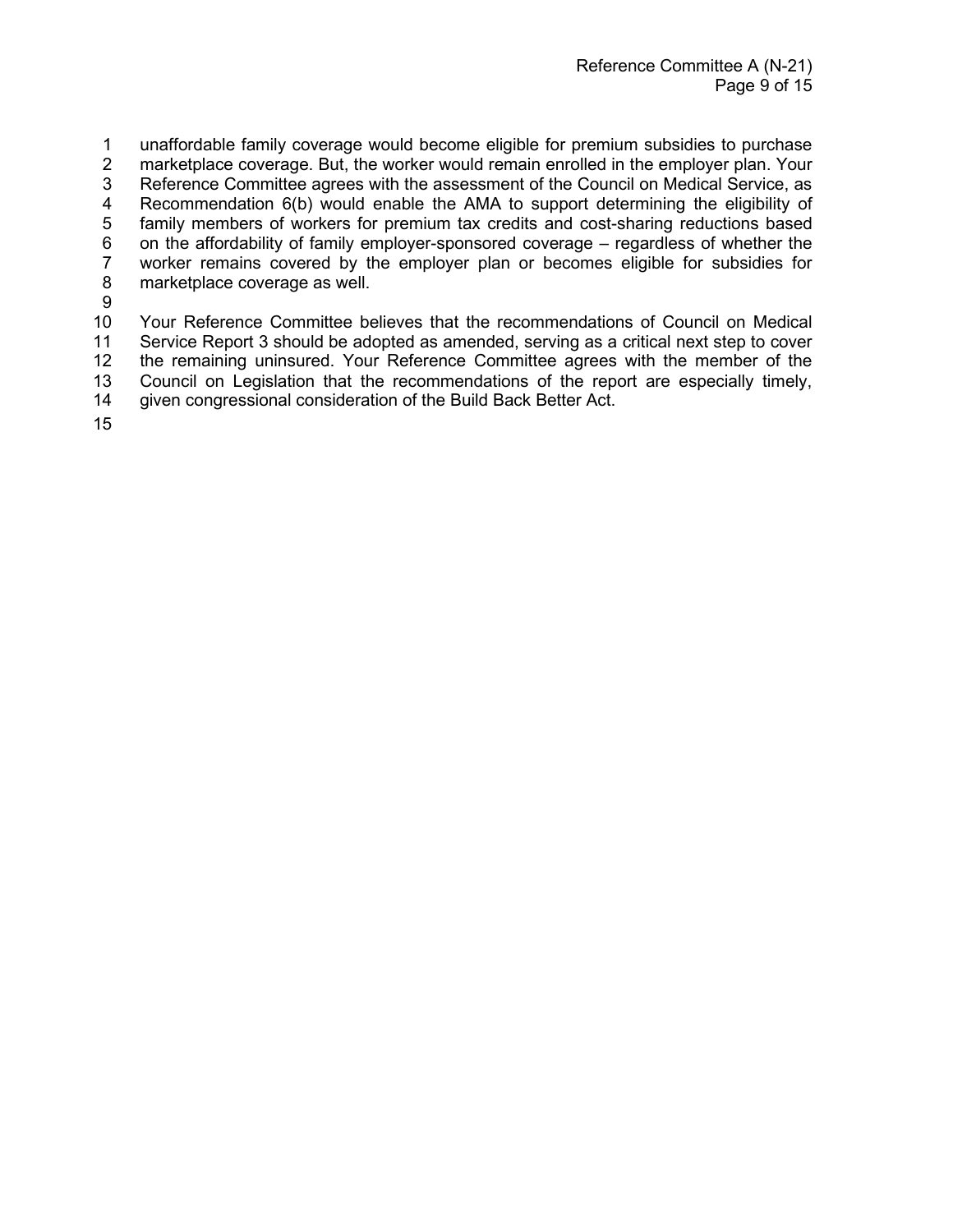# **RECOMMENDED FOR ADOPTION IN LIEU OF**

3<br>4 (4) RESOLUTION 101 - STANDARDIZED CODING FOR TELEHEALTH SERVICES

## **RECOMMENDATION:**

 **Alternate Resolution 101 be adopted in lieu of Resolution 101.** 

 **RESOLVED, That our American Medical Association support legislation, regulation and/or outreach, whichever is relevant, to ensure that public and private payors utilize one consistent set of reporting and coding rules to identify telehealth services in claims. (Directive to Take Action)**

 RESOLVED, That our American Medical Association advocate by regulation and/or legislation that telehealth services are uniformly identified by using place of service (02) without any additional requirements, such as modifiers imposed by third party payors, for claim submission and reimbursement. (Directive to Take Action)

 Your Reference Committee heard mixed testimony on Resolution 101. There was consensus, however, on the need for administrative simplification of the various methods 26 to report and code telehealth services that were used and modified as payors coped with<br>27 the demands created by the COVID-19 pandemic. Testimony highlighted experiences the demands created by the COVID-19 pandemic. Testimony highlighted experiences with administrative burdens and denied claims in this space. However, concerns were raised with the original and alternate resolution language submitted by the sponsor of Resolution 101. A member of the Council on Medical Service stated that, while having consistency in reporting and coding rules to identify telehealth services in claims is important, being overly prescriptive would undermine our advocacy in this arena.

 A member of the RVS Update Committee (RUC) and AMA Digital Medicine Payment Advisory Group, who introduced the alternate resolution language proposed by the Reference Committee on behalf of his delegation, testified that a Place of Service (POS) 02 is not necessarily the optimal choice as it is specific to Medicare telehealth policies that are being waived due to the public health emergency. In fact, today, use of 02 in Medicare results in lower payment than the use of the POS code where the patient is 40 normally seen with use of  $CPT^{\circ}$  modifier 95. Additional speakers raised concerns with the consequence of original Resolution 101 in immediately decreasing physician payment for telehealth services. As such, your Reference Committee recommends that Alternate Resolution 101 be adopted in lieu of Resolution 101.

 (5) RESOLUTION 113 – SUPPORTING MEDICARE DRUG PRICE NEGOTIATION

**RECOMMENDATION:**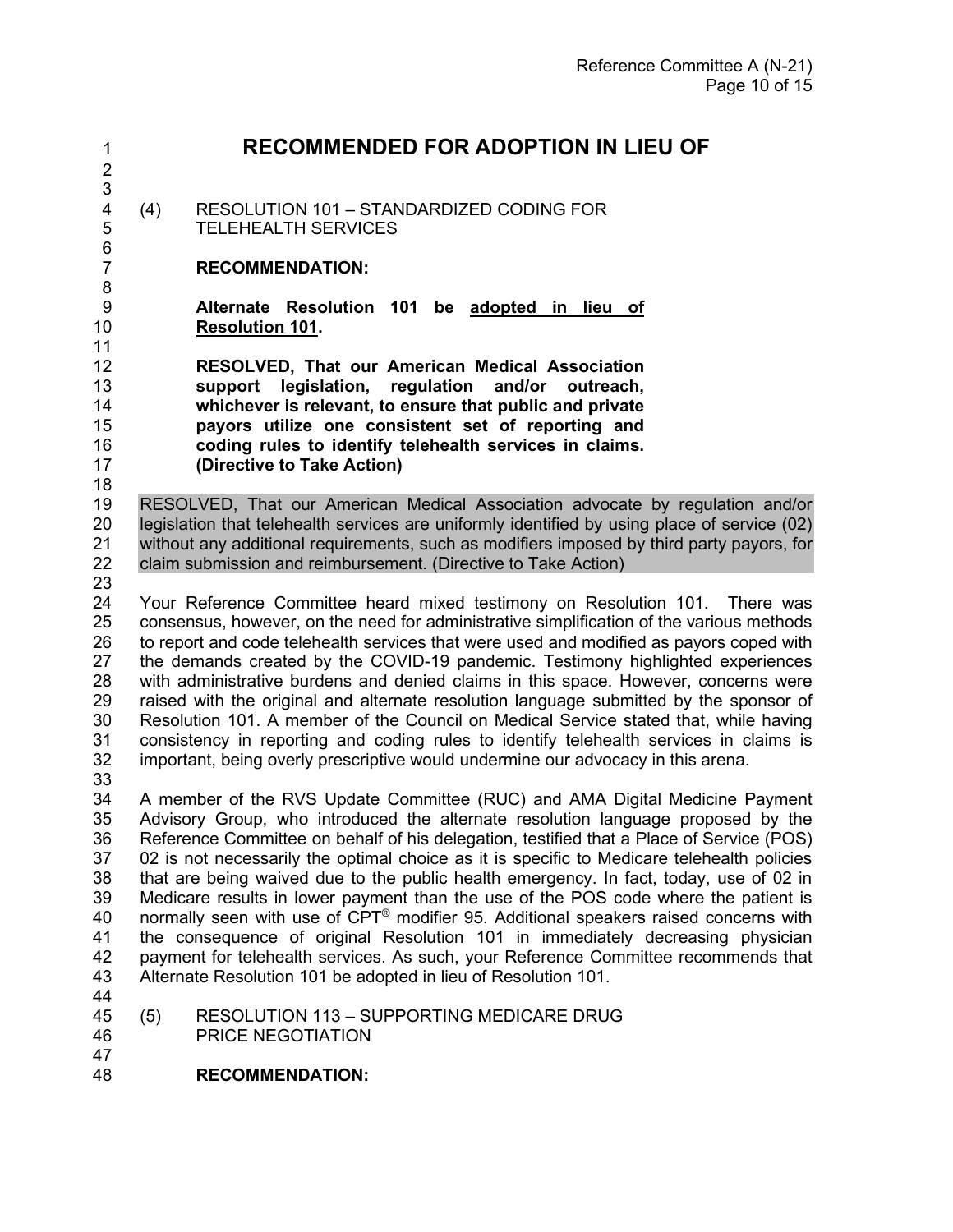**Alternate Resolution 113 be adopted in lieu of Resolution 113.**  

 **RESOLVED, That our American Medical Association reaffirm Policy D-330.954, which states that our AMA will (1) support federal legislation which gives the Secretary of the Department of Health and Human Services the authority to negotiate contracts with manufacturers of covered Part D drugs, (2) work toward eliminating Medicare prohibition on drug price negotiation, and (3) prioritize its support for the Centers for Medicare & Medicaid Services to negotiate pharmaceutical pricing for all applicable medications covered by CMS (Reaffirm HOD Policy); and be it**  further 

- **RESOLVED, That our AMA reaffirm Policy H-110.980, which outlines principles guiding the use of international price indices and averages in determining the price of and payment for drugs, including those covered in Medicare Parts B and D (Reaffirm HOD Policy); and be it further**
- **RESOLVED, That our AMA support legislation that limits Medicare annual drug price increases to the rate of inflation. (New HOD Policy)**

 RESOLVED, That our American Medical Association aggressively advocate for passage 29 of legislation that authorizes Medicare to negotiate drug prices with pharmaceutical<br>30 companies to bring down the cost of prescription drugs for our patients (Directive to 30 companies to bring down the cost of prescription drugs for our patients (Directive to 31 Take Action): and be it further Take Action); and be it further 

 RESOLVED, That our AMA amend Policy H-110.980, "Additional Mechanisms to Address High and Escalating Pharmaceutical Prices" to support indexing Medicare Part D drug prices to a reasonable percentage of the prices paid in other large western industrialized nations by addition and deletion to read as follows: 

- H-110.980 Additional Mechanisms to Address High and Escalating Pharmaceutical Prices
- 2. Our AMA will advocate that any use of international price indices and averages in determining the price of and payment for drugs should abide by the following principles:
- a. Any international drug price index or average should exclude countries that have
- 43 single-payer health systems and use price controls;<br>44 b. Any international drug price index or average sho b. Any international drug price index or average should not be used to determine or set a drug's price, or determine whether a drug's price is excessive, in isolation;
- a. Any international drug price index used to determine Medicare Part D drug prices
- should be based on a reasonable percentage of the drug's volume-weighted net average
- price in at least six large western industrialized nations;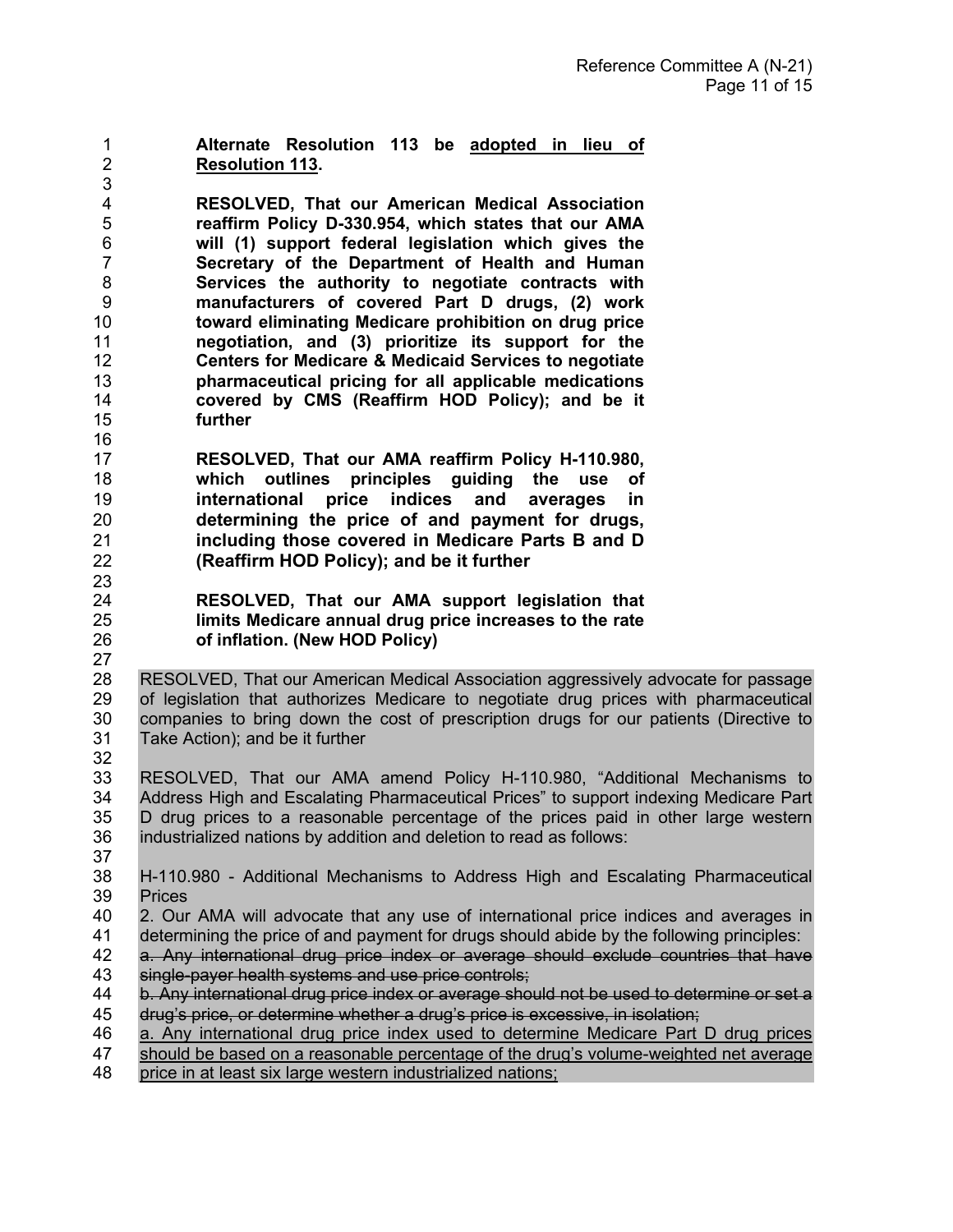1 e.b. The use of any international drug price index or average should preserve patient 2 access to necessary medications: access to necessary medications;

3 d.c. The use of any international drug price index or average should limit burdens on physician practices; and

5 e.d. Any data used to determine an international price index or average to guide prescription drug pricing should be transparent and updated regularly.; and

 e. Any international drug price index used to determine Medicare Part D drug prices 8 should ensure that American taxpayers are not unnecessarily subsidizing drug costs in other large western industrialized nations. (Modify Current HOD Policy); and be it further 

 RESOLVED, That our AMA support legislation that limits Medicare annual drug price increases to the rate of inflation (New HOD Policy); and be it further

 RESOLVED, That our AMA support legislation that reinvests a portion of any savings from Medicare drug price negotiation into the Medicare physician fee schedule and other Medicare physician value-based payments. (New HOD Policy)

 There was mixed testimony on Resolution 113. There was consensus in testimony as to the need to address high drug prices that are becoming increasingly unaffordable for our patients, as well as enthusiasm for the momentum behind Medicare drug price 21 a negotiation in Congress. A member of the Council on Legislation testified that the first 22 resolve of the resolution is already addressed by Policy D-330.954. Your Reference resolve of the resolution is already addressed by Policy D-330.954. Your Reference Committee agrees, and is recommending reaffirmation of the policy in lieu of the first resolve.

 A member of the Council on Medical Service clarified the scope of Policy H-110.980, recommended for amendment in the second resolve of Resolution 113. The Council 28 member noted that the scope of Policy H-110.980 goes beyond the prices of drugs in<br>29 Medicare Part D: it also serves as the foundational policy quiding AMA advocacy in Medicare Part D; it also serves as the foundational policy quiding AMA advocacy in response to initiatives proposing international price averages pertaining to the pricing of drugs in Medicare Part B. A past president of our AMA testified that if international price averages were applied in Medicare Part B, it is not clear where said limitations on pricing would occur. Her testimony highlighted that physicians could be reimbursed at a lower amount than the purchase price of the drug, which would raise significant access concerns for our patients. Testimony of the Council on Medical Service member also raised the concern that the provisions of Policy H-110.980 suggested for deletion in the second resolve would impact our stance pertaining to Medicare Part B.

 A member of the Council on Legislation noted that during the previous Administration, we saw the potential for the burden of negotiation and international index pricing in Medicare Part B to be placed on physicians. In addition, the Council member stated that the current version of the Build Back Better bill has moved away from using international pricing indices as part of Medicare drug price negotiation. In addition, qualifying Part B and Part D drugs would be subject to negotiation under the current version of the Build Back Better bill, if enacted into law. As such, the Council member questioned the need to consider the amendments to Policy H-110.980 as outlined in the second resolve of Resolution 113, considering the potential for severe unintended consequences. Accordingly, your Reference Committee recommends reaffirmation of Policy H-110.980 in lieu of the second resolve, to ensure consistency of AMA policy on the use of international price averages/indices for the pricing of drugs across health plans.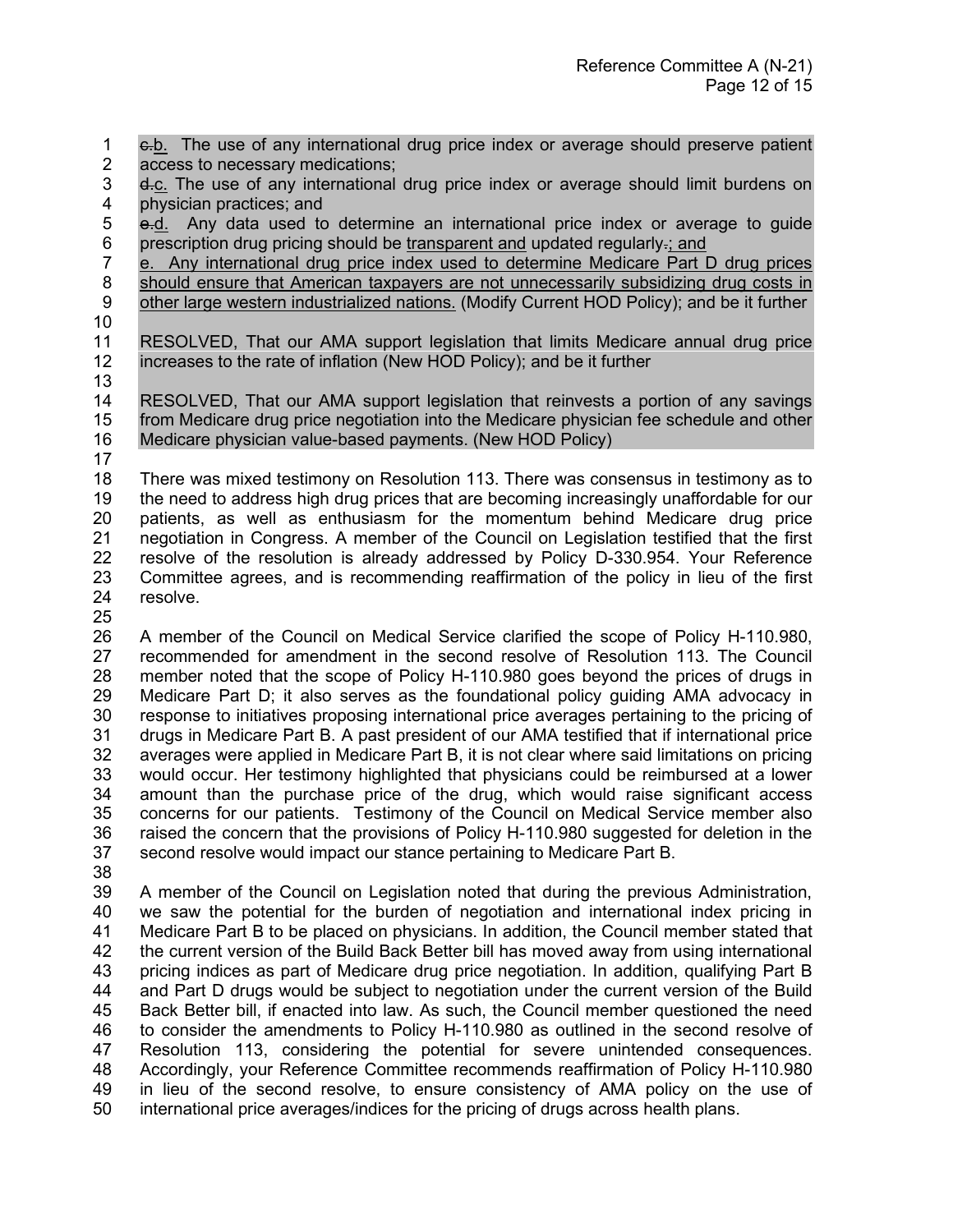1 While there was generally supportive testimony on the third resolve of Resolution 113,<br>2 there were questions raised by speakers as to which inflation rate would be used. Your there were questions raised by speakers as to which inflation rate would be used. Your Reference Committee notes that specifying an inflation rate may be overly prescriptive. Significantly, existing AMA policy in the drug pricing arena does not specify a specific inflation rate to be used, but there is precedent for referring to inflation generally in existing policy. Policy H-110.987 supports legislation to require generic drug manufacturers to pay an additional rebate to state Medicaid programs if the price of a generic drug rises faster than inflation – a policy which has since become law. Therefore, your Reference Committee felt that the inclusion of "inflation" in the language of the third resolve was appropriate.

 While concerns surrounding physician payment were raised in testimony on the fourth resolve of Resolution 113, many speakers were opposed. Testimony stressed that AMA policy historically has not dictated where savings from legislative proposals should be directed. And, such policy could preclude the AMA from supporting drug pricing proposals, even if such savings benefited physicians and physician practices in other ways, or instead were directed to our patients to help with cost-sharing, or to fund ACA improvements to cover the remaining uninsured. Finally, concerns around the optics of the fourth resolve were raised, in that the AMA could be seen as self-serving. Your Reference Committee agrees, and did not include the fourth resolve in the alternate resolution presented, recommended to be adopted in lieu of Resolution 113. 

- Prescription Drug Prices and Medicare D-330.954
- 1. Our AMA will support federal legislation which gives the Secretary of the Department of Health and Human Services the authority to negotiate contracts with manufacturers of covered Part D drugs.
- 2. Our AMA will work toward eliminating Medicare prohibition on drug price 28 negotiation.<br>29 3. Our AMA
- 3. Our AMA will prioritize its support for the Centers for Medicare & Medicaid Services to negotiate pharmaceutical pricing for all applicable medications covered by CMS.
- Additional Mechanisms to Address High and Escalating Pharmaceutical Prices H-110.980
- 35 1. Our AMA will advocate that the use of arbitration in determining the price of 36 prescription drugs meet the following standards to lower the cost of prescription drugs without stifling innovation:
- a. The arbitration process should be overseen by objective, independent entities;
- b. The objective, independent entity overseeing arbitration should have the authority to select neutral arbitrators or an arbitration panel;
- c. All conflicts of interest of arbitrators must be disclosed and safeguards developed to minimize actual and potential conflicts of interest to ensure that they do not undermine the integrity and legitimacy of the arbitration process;
- d. The arbitration process should be informed by comparative effectiveness research and cost-effectiveness analysis addressing the drug in question;
- e. The arbitration process should include the submission of a value-based price for the drug in question to inform the arbitrator's decision;
- f. The arbitrator should be required to choose either the bid of the pharmaceutical manufacturer or the bid of the payer;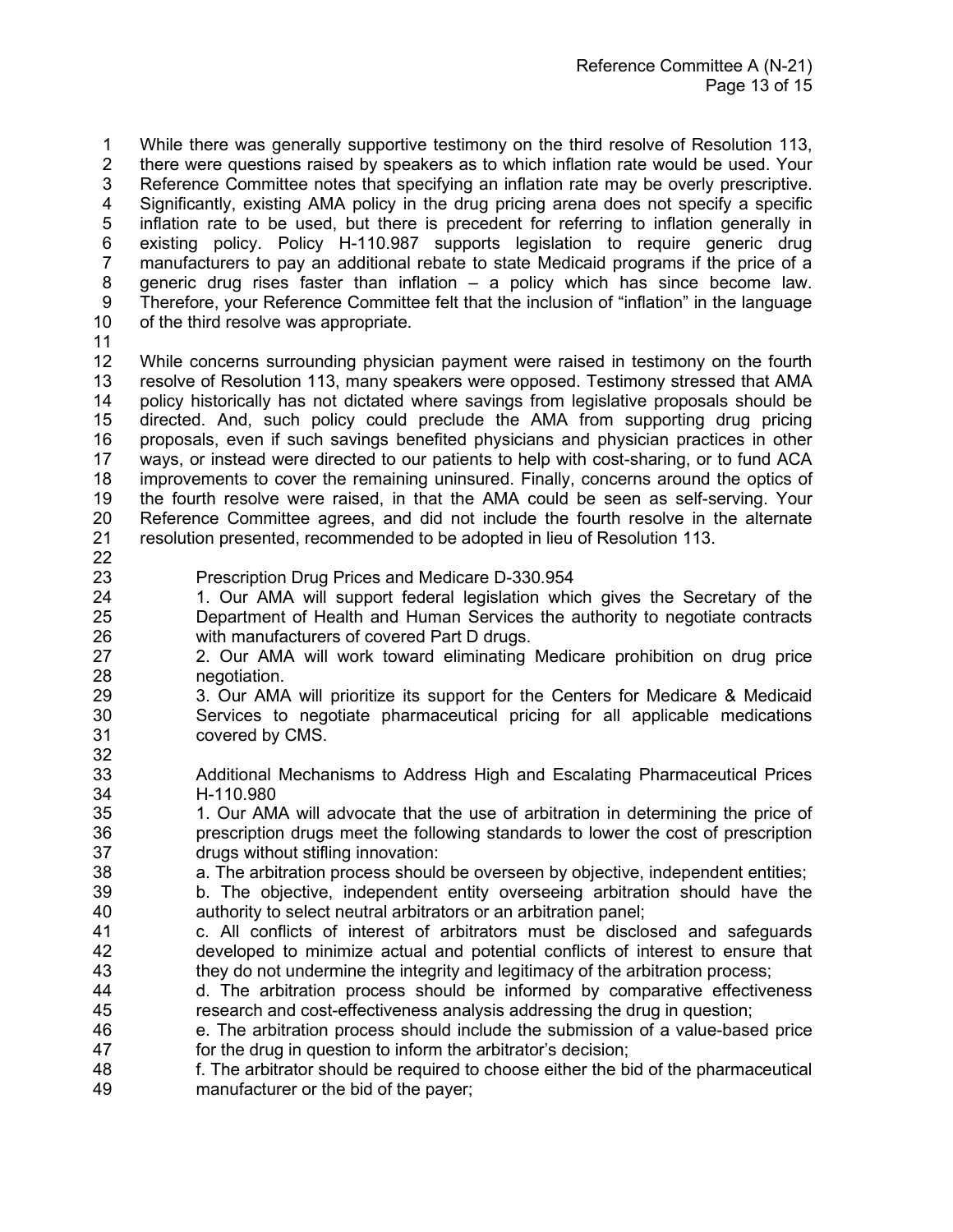1 g. The arbitration process should be used for pharmaceuticals that have<br>2 insufficient competition: have high list prices: or have experienced uniustifiable insufficient competition; have high list prices; or have experienced uniustifiable 3 price increases;

4 h. The arbitration process should include a mechanism for either party to appeal to appeal the arbitrator's decision; and the arbitrator's decision; and

6 i. The arbitration process should include a mechanism to revisit the arbitrator's decision due to new evidence or data.

7 decision due to new evidence or data.<br>8 2. Our AMA will advocate that any use 8 2. Our AMA will advocate that any use of international price indices and averages 9 in determining the price of and payment for drugs should abide by the following 10 principles:

11 a. Any international drug price index or average should exclude countries that<br>12 have single-payer health systems and use price controls: have single-payer health systems and use price controls;

13 b. Any international drug price index or average should not be used to determine<br>14 or set a drug's price, or determine whether a drug's price is excessive, in 14 or set a drug's price, or determine whether a drug's price is excessive, in isolation;

16 c. The use of any international drug price index or average should preserve 17 patient access to necessary medications;

18 d. The use of any international drug price index or average should limit burdens 19 on physician practices; and

20 e. Any data used to determine an international price index or average to guide<br>21 **eraging the control of the state of the control** prescribion drug prescription drug should be updated requiar 21 **prescription drug pricing should be updated regularly.**<br>22 3. Our AMA supports the use of contingent

3. Our AMA supports the use of contingent exclusivity periods for 23 pharmaceuticals, which would tie the length of the exclusivity period of the drug 24 product to its cost-effectiveness at its list price at the time of market introduction.